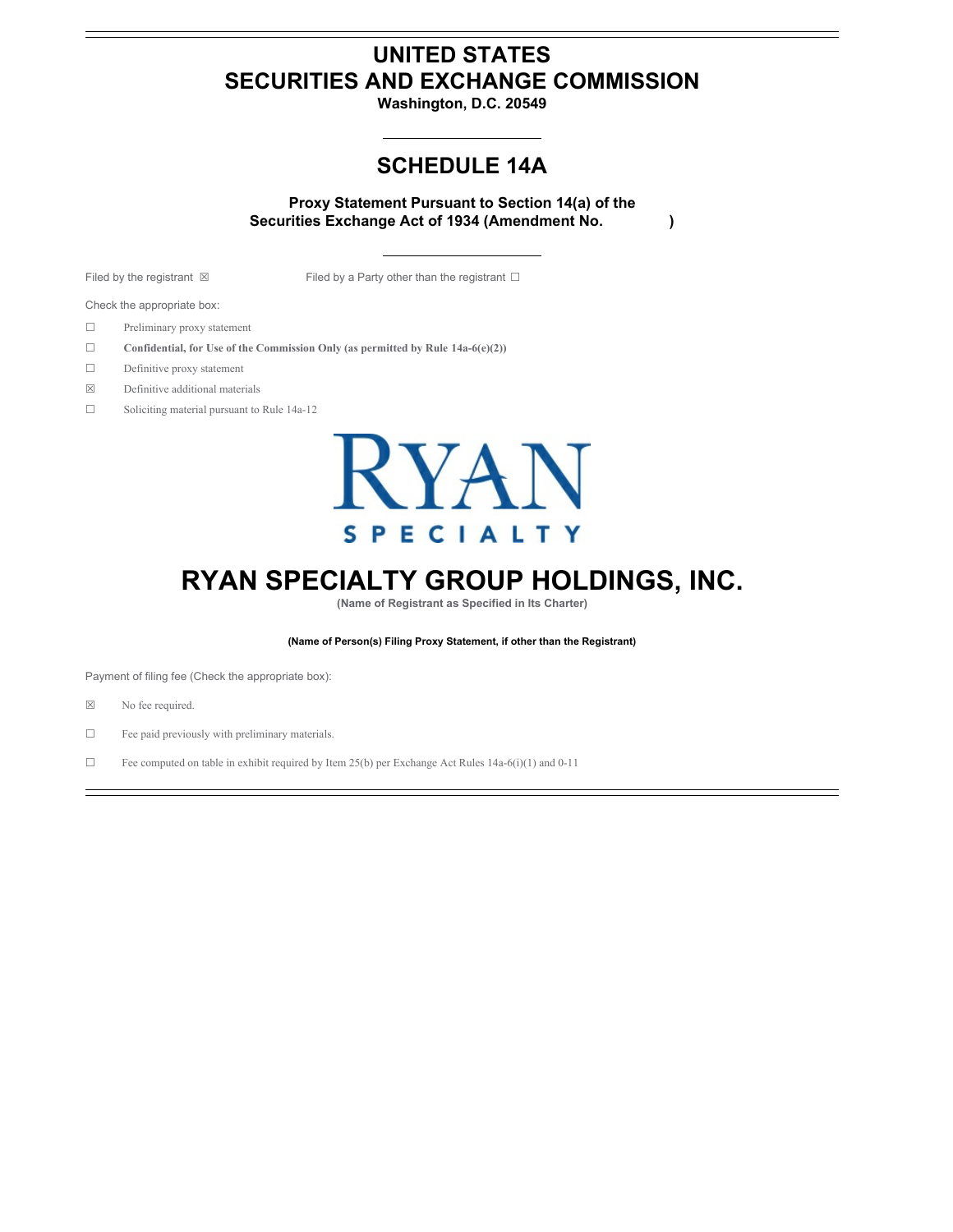### **Ryan Specialty Group Holdings, Inc. Important Notice Regarding the Availability of Proxy Materials**

P.O. BOX 8016, CARY, NC 27512-9903 **Stockholders Meeting to be held on June 7, 2022**

**For Stockholders of record as of April 11, 2022**

**This communication presents only an overview of the more complete proxy materials that are available to you on the Internet. This is not a ballot. You cannot use this notice to vote your shares. We encourage you to access and review all of the important information contained in the proxy materials before voting.**

**To view the proxy materials, and to obtain directions to attend the meeting, go to: www.proxydocs.com/RYAN**

**To vote your proxy while visiting this site, you will need the 12 digit control number in the box below.**

Under United States Securities and Exchange Commission rules, proxy materials do not have to be delivered in paper. Proxy materials can be distributed by making them available on the internet.



*To order paper materials, use one of the following methods.*







\* If requesting material bye-mail, please send a blank e-mail with the 12 digit control number (located above) in the subject line. No other requests, instructions OR other inquiries should be included with your e-mail requesting

material.

When requesting via the Internet or telephone you will need the 12 digit control number located in the shaded box above.

### **Ryan Specialty Group Holdings, Inc.**

**Meeting Type:** Annual Meeting of Stockholders

- **Date:** Tuesday, June 7, 2022
- **Time:** 12:00 PM, Eastern Time

**Place:** Annual Meeting to be held live via the internet - please visit www.proxydocs.com/RYAN for more details

**You must register to attend the meeting online and/or participate at www.proxydocs.com/RYAN**

**SEE REVERSE FOR FULL AGENDA**